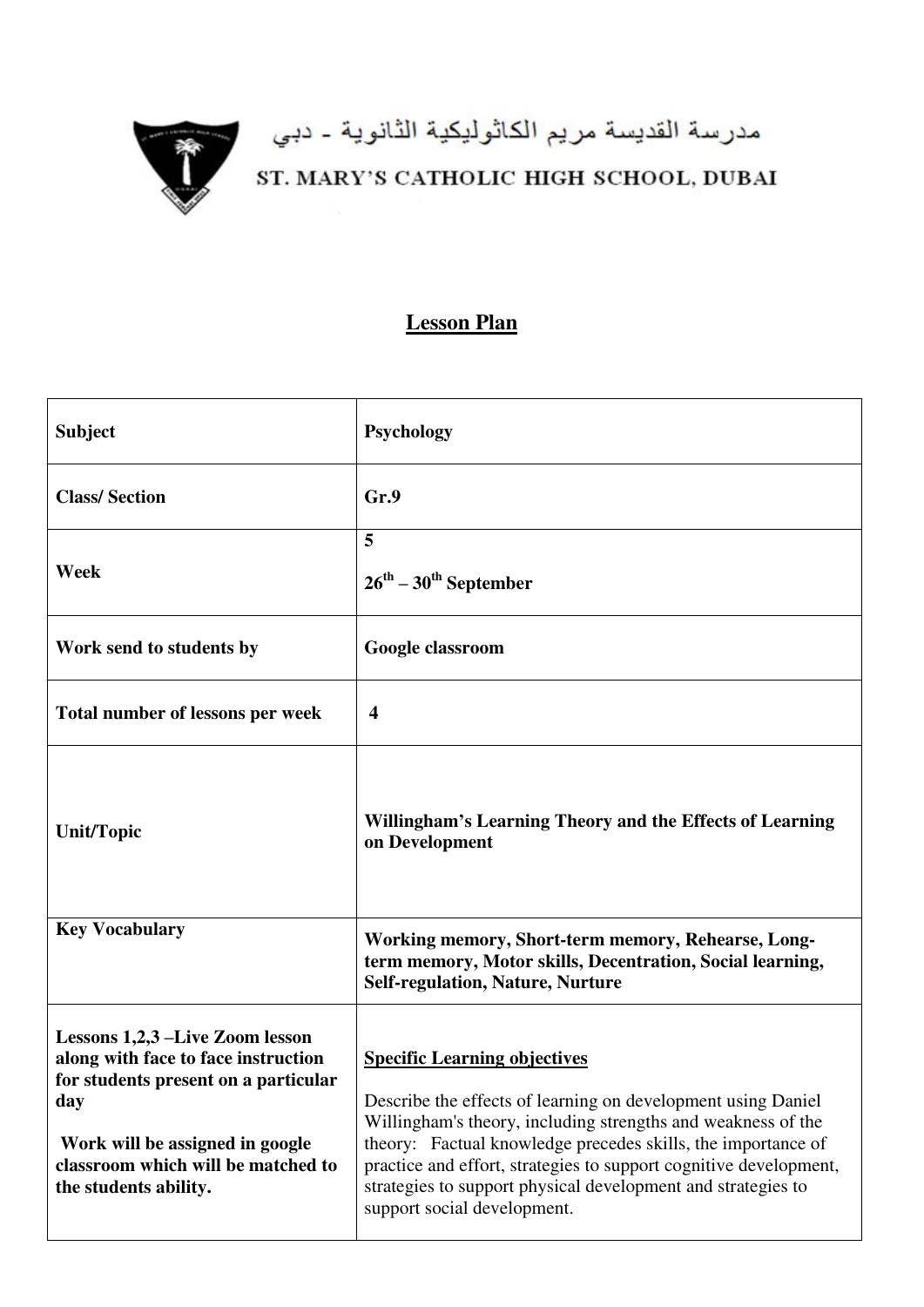|                             | <b>Specific Intended Learning Outcomes</b>                                                                                                                                                                                                                                                                                                                               |
|-----------------------------|--------------------------------------------------------------------------------------------------------------------------------------------------------------------------------------------------------------------------------------------------------------------------------------------------------------------------------------------------------------------------|
|                             | Explain the core concept of factual knowledge precedes<br>٠<br>skills.<br>Recognize the importance of practice and effort.<br>$\bullet$<br>Outline strategies to support cognitive, physical and<br>$\bullet$<br>social development.<br>Evaluate the strengths and weaknesses of the theory.<br>$\bullet$<br>Identify key features of Willingham's learning theory.<br>٠ |
| <b>Tasks</b>                | <b>Task 1: (During Lesson)</b>                                                                                                                                                                                                                                                                                                                                           |
|                             | Introduce Willingham's learning theory<br>Explain that Factual knowledge has to come first before<br>skills can be developed.<br>Learning relies on practice and effort.<br>Strategies to support cognitive, physical and social<br>$\bullet$<br>development.<br>The strengths and weaknesses of Willingham's learning<br>٠<br>theory.                                   |
|                             | Task 2: (Homework -Google classrooms)                                                                                                                                                                                                                                                                                                                                    |
|                             | $\triangleright$ Sarah teaches children aged 8 years old. She is planning                                                                                                                                                                                                                                                                                                |
|                             | an activity to help her students learn the importance of                                                                                                                                                                                                                                                                                                                 |
|                             |                                                                                                                                                                                                                                                                                                                                                                          |
|                             | healthy eating. Sarah has decided to create a series of<br>food choice dilemmas where the students need to make                                                                                                                                                                                                                                                          |
|                             | choices between healthy and unhealthy food and to                                                                                                                                                                                                                                                                                                                        |
|                             | explain their decisions. Her head teacher says this is too                                                                                                                                                                                                                                                                                                               |
|                             | complicated. How can two strategies suggested by                                                                                                                                                                                                                                                                                                                         |
|                             | Willingham help Sarah plan an appropriate activity?                                                                                                                                                                                                                                                                                                                      |
|                             | $\triangleright$ Write short summary of the lesson outlining the features                                                                                                                                                                                                                                                                                                |
|                             | of Willingham's theory.                                                                                                                                                                                                                                                                                                                                                  |
|                             | How useful is the explanation of the theory in our<br>➤                                                                                                                                                                                                                                                                                                                  |
|                             | education system and how helpful is it in the society?                                                                                                                                                                                                                                                                                                                   |
|                             |                                                                                                                                                                                                                                                                                                                                                                          |
|                             | <b>Essential questions:</b>                                                                                                                                                                                                                                                                                                                                              |
| <b>Assessment Criteria/</b> | 1. Explain the core concept of factual knowledge precedes<br>skills.                                                                                                                                                                                                                                                                                                     |
| <b>Essential questions</b>  | Recognize the importance of practice and effort.<br>2.<br>Outline strategies to support cognitive, physical and social<br>3.<br>development.                                                                                                                                                                                                                             |